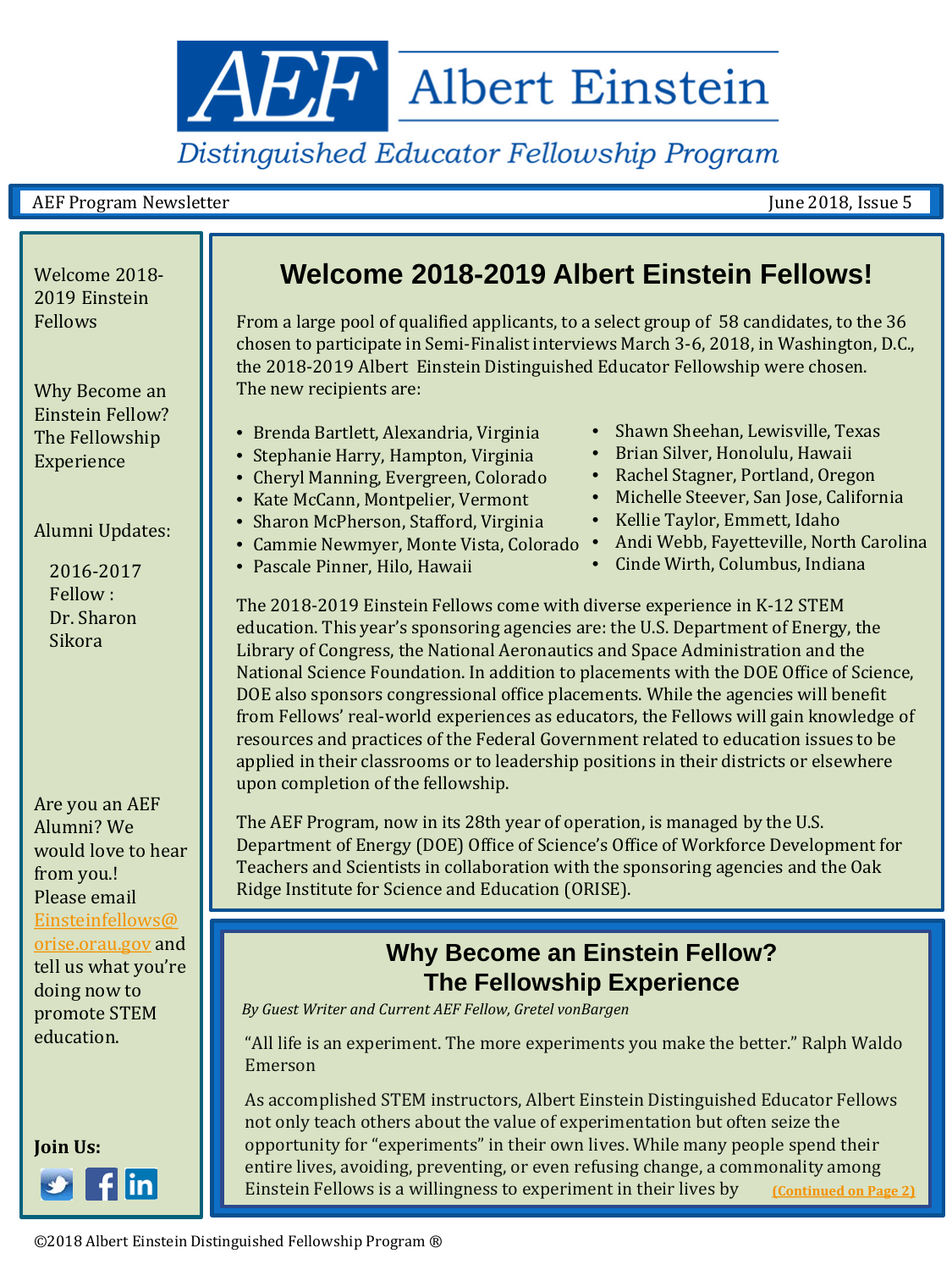<span id="page-1-0"></span>**AEF** Albert Einstein

Distinguished Educator Fellowship Program

AEF News June 2018, Issue 5

# **Alumni Update:**

## **2016-2017 AEF Alumni Update**

*By Guest Writer and AEF Alumni Fellow, Dr. Sharon Sikora*



On a cold, rainy night in December 2017, a dedicated band of scientists, storytellers, and one Einstein Fellow alumnus met at The William Vale in Brooklyn. The event? Science Speed Dating, hosted by the National Academies of Science. Scientists had seven minutes to explain the basics of their practice and research

seven times, moving quickly between the designated rooms where seven groups of people from the entertainment industry (TV, Film) waited. The National Academies paired the entertainment professionals with top scientists and engineers to create a synergy between accurate science and engaging storylines in both film and TV programming.

Jill Latchana, one of the project managers with the Albert Einstein Distinguished Educator Fellowship Program, was tasked with inviting one lucky Fellow for the Speed Dating event. Dr. Sharon Sikora, a chemist and 2016-17 Albert Einstein Distinguished Educator Fellow alumni provided each audience member with a mysterious envelope before she began. Her demonstration centered around hands-on National Science Standards for K-12 students as well as science education policy, topics she investigated during her time as an Einstein Fellow in Senator Brian Schatz' office. Sharon was a huge hit with her 7 minute demonstration and explanation of hydrogen bonding. Sharon's presentation was later featured on NPR as well as the social media for the National Academies.

#### **…Fellowship Experience**

(Continued from page 1)

not only seeking change, but also embracing uncertainty.

For Einstein Fellows, the start of the fellowship feels like the beginning of a scientific experiment. Outcomes are unknown and the impact undetermined. However, alumni fellows concur that, in the long run, the perceived risk of leaving "real life" to move to Washington, DC, for a year is overshadowed by the long term benefits of the Fellowship experience. Here are some of the reasons current Fellows share for embracing the change afforded by the Einstein Fellowship:

• The Fellowship facilitates new learning: Originally from Alabama, David Steele has been teaching science in the Atlanta metro area for the past ten years. David learned of the Einstein Fellowship when working on his doctorate degree. A professor encouraged David to expand his professional reach and suggested that David apply to become an Einstein Fellow. Serving his fellowship at the

**[\(](#page-0-0)[Continued on Page](#page-2-0) [3\)](#page-0-0)**

We welcome your submissions regarding the Einstein Fellowship. Send your updates and accomplishments to: [Einsteinfellows@orise.orau.gov.](mailto:Einsteinfellows@orise.orau.gov) Subject Line-Newsletter

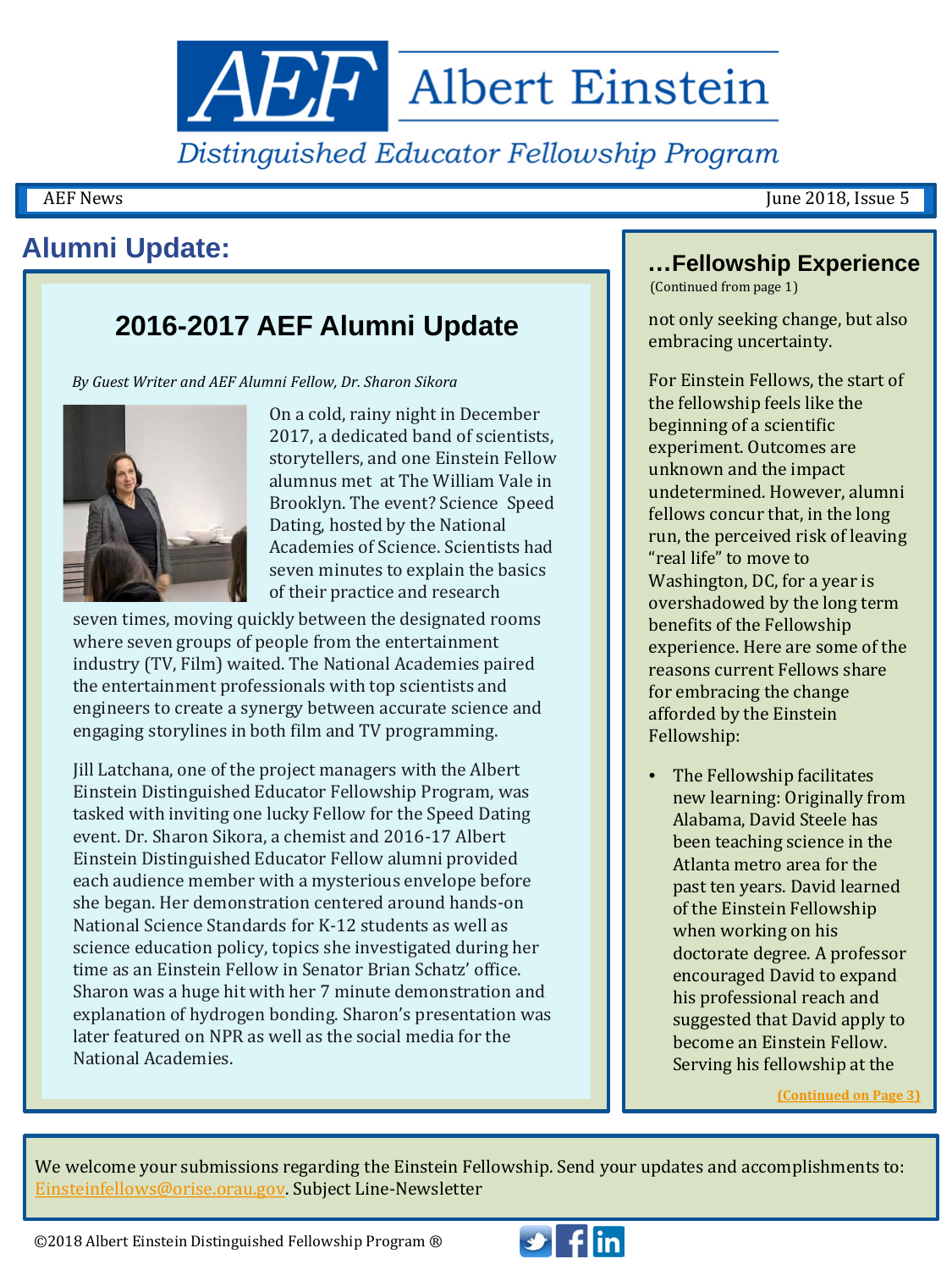<span id="page-2-0"></span>**ABP** Albert Einstein

Distinguished Educator Fellowship Program

AEF News June 2018, Issue 5

### **…Fellowship Experience**

(Continued from page 2)

National Science Foundation on the Excellence Awards in Science and Engineering team, David has been able to focus on teacher leadership pathways available in the each state. For David, the greatest benefit of the Einstein Fellowship has been the opportunity to participate in the many learning opportunities afforded an Einstein Fellow. David's mission as a Fellow is to, "grow as an educator and education leader to become the best person I can be."

- The Fellowship provides opportunity to combine personal priorities with professional work: Ruth Ann Dunn is a pediatrician who worked in public health with the Center for Disease Control and the Michigan Department of Public Health. Ruth Ann then joined Michigan State University to continue research in public health education strategies. Frustrated by the politics of academic medicine and discouraged by how little direct and personal impact she was having with kids, Ruth Ann moved into teaching. Ruth Ann says, "It seemed to be the best way to make a difference in kids' lives. I could (also) continue to study in areas that interested me." As an Einstein Fellow, Ruth Ann is able to continue to align her personal priorities with her work in the office of Senator Brian Schatz of Hawaii.
- Unforeseen opportunities may arise as a result of the Fellowship: Evan Smith has been teaching math for 14 years in New York City. As an Einstein Fellow, in the office of US House of Representatives Member Mark DeSaulnier, Evan's responsibilities included monitoring and reviewing legislation and activity from the executive branch in several issue areas. He also helped write education

legislation and shepherd it through the legislative process. Through the Fellowship, Evan is looking to develop a comprehensive understanding of the education policy landscape to take advantage of opportunities to make the most difference in the future.

- The Fellowship catalyzes the expansion of a professional network: Christopher Wright, an Einstein Fellow serving in the US House of Representatives Committee for Education and the Workforce for ranking member, and Virginia congressman Bobby Scott works on STEM and K-12 STEM education projects. Chris came to the fellowship after serving as an instructional coach and mathematics curriculum specialist in the Baltimore County Public School system. "I've learned so much about the legislative process and how government works and has a hand in our public education system." Chris hopes his expanded network and new learning will facilitate his continued professional growth within education. He has also realized one of the largest benefits of the Fellowship: "I had no idea the types and number of people I would be meeting who are effecting change on the national level or a global level on STEM education and education in general, particularly K-12 education in this country. The people that I have met, the resources that I have become available to me as an educator are countless. It's phenomenal."
- The Fellowship leads to growth of professional influence: Rebekah Hammack came to the fellowship after teaching for twelve years in Stillwater, Oklahoma. Becky serves as a Fellow at the National Science Foundation Division for Research on Learning in Formal and Informal settings where she, "appreciates

**[\(](#page-0-0)[Continued on Page](#page-3-0) [4\)](#page-0-0)**

We welcome your submissions regarding the Einstein Fellowship. Send your updates and accomplishments to: **[Einsteinfellows@orise.orau.gov](mailto:Einsteinfellows@orise.orau.gov)**. Subject Line-Newsletter

©2018 Albert Einstein Distinguished Fellowship Program ®